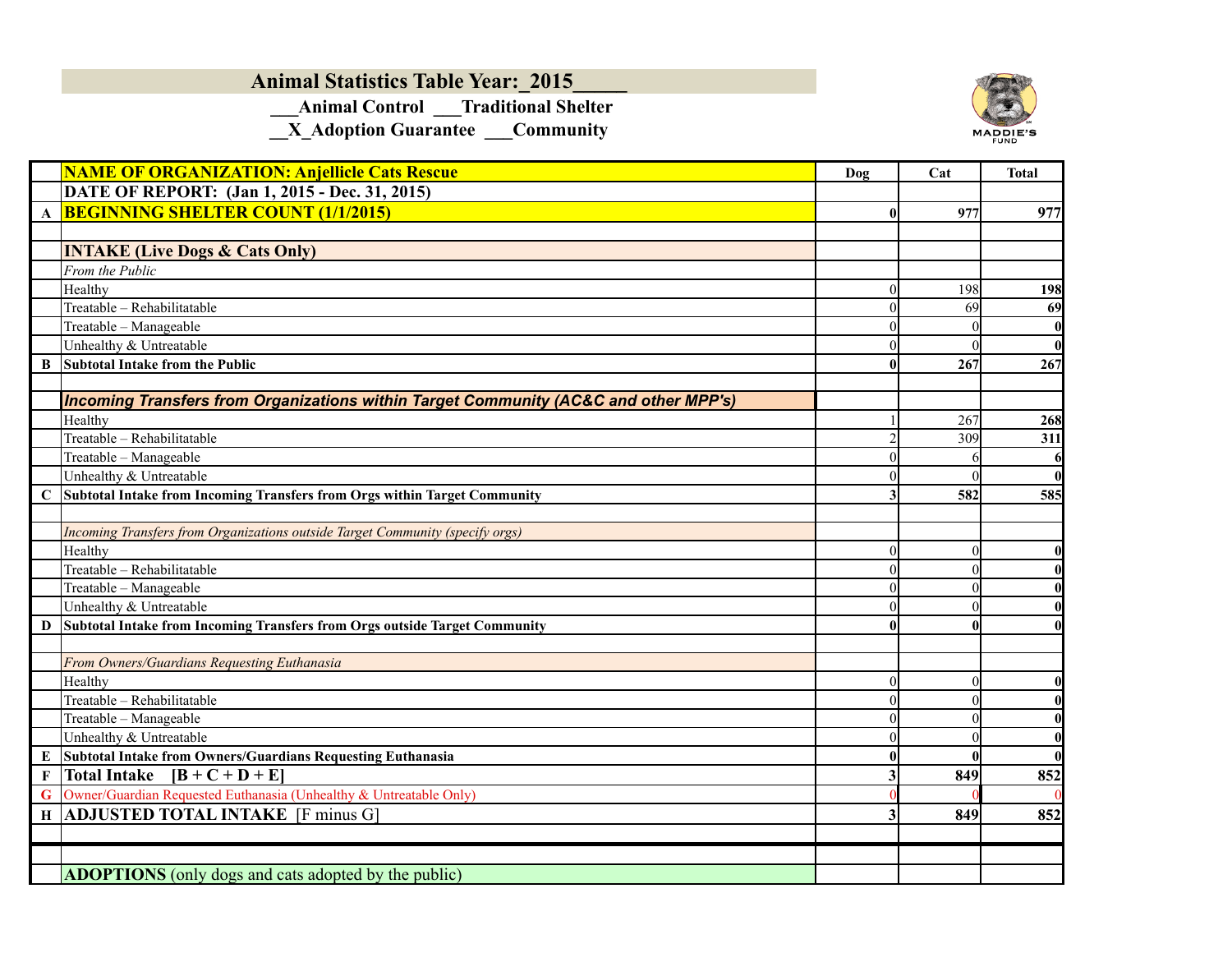|              | Healthy                                                                                                                         | $\overline{2}$          | 916            | 918          |
|--------------|---------------------------------------------------------------------------------------------------------------------------------|-------------------------|----------------|--------------|
|              | Treatable - Rehabilitatable                                                                                                     | $\Omega$                | 89             | 89           |
|              | Treatable - Manageable                                                                                                          | $\Omega$                |                |              |
|              | Unhealthy & Untreatable                                                                                                         | $\Omega$                |                |              |
| $\mathbf{I}$ | <b>TOTAL ADOPTIONS</b>                                                                                                          | $\overline{2}$          | 1005           | 1007         |
|              |                                                                                                                                 |                         |                |              |
|              | <b>OUTGOING TRANSFERS</b> to Organizations within Target Community (specify orgs)                                               |                         |                |              |
|              | Healthy                                                                                                                         | $\overline{0}$          | $\overline{2}$ |              |
|              | Treatable - Rehabilitatable                                                                                                     | $\theta$                | $\overline{0}$ |              |
|              | Treatable - Manageable                                                                                                          | $\Omega$                |                |              |
|              | Unhealthy & Untreatable                                                                                                         | $\Omega$                | $\theta$       |              |
| $\bf J$      | <b>TOTAL OUTGOING TRANSFERS to Orgs within Target Community</b>                                                                 | $\bf{0}$                | 3              |              |
|              |                                                                                                                                 |                         |                |              |
|              | <b>OUTGOING TRANSFERS</b> to Organizations outside Target Community (specify orgs)                                              |                         |                |              |
|              | Healthy                                                                                                                         | $\overline{0}$          | 31             | 31           |
|              | Treatable - Rehabilitatable                                                                                                     | $\theta$                | 21             | 21           |
|              | Treatable - Manageable                                                                                                          | $\Omega$                |                |              |
|              | Unhealthy & Untreatable                                                                                                         | $\theta$                | $\theta$       |              |
|              | K  TOTAL OUTGOING TRANSFERS to Orgs outside Target Community                                                                    | $\bf{0}$                | 53             | 53           |
|              |                                                                                                                                 |                         |                |              |
|              | <b>L1 RETURN TO OWNER/GUARDIAN</b>                                                                                              | $\bf{0}$                | 11             | 11           |
|              |                                                                                                                                 |                         |                |              |
|              | L2 <b>RETURN TO HABITAT</b> (Like TNR Colony)                                                                                   | $\mathbf{0}$            | $\bf{0}$       | $\mathbf{0}$ |
|              |                                                                                                                                 |                         |                |              |
|              | <b>DOGS &amp; CATS EUTHANIZED</b>                                                                                               |                         |                |              |
|              | M Healthy (Includes Owner/Guardian Requested Euthanasia)                                                                        | $\theta$                | $\theta$       |              |
| N            | Treatable – Rehabilitatable (Includes Owner/Guardian Requested Euthanasia)                                                      | $\theta$                | $\theta$       |              |
| $\bf{0}$     | Treatable – Manageable (Includes Owner/Guardian Requested Euthanasia)                                                           | $\Omega$                | $\Omega$       |              |
| P            | Unhealthy & Untreatable (Includes Owner/Guardian Requested Euthanasia)                                                          | $\theta$                |                |              |
| Q            | Total Euthanasia $[M+N+O+P]$                                                                                                    | $\bf{0}$                |                |              |
| $\bf{R}$     | Owner/Guardian Requested Euthanasia (Unhealthy & Untreatable Only)                                                              |                         |                |              |
|              | <b>ADJUSTED TOTAL EUTHANASIA [Q minus R]</b>                                                                                    | $\mathbf{0}$            |                |              |
|              |                                                                                                                                 |                         |                |              |
|              | <b>SUBTOTAL OUTCOMES</b> $[I + J + K + L + S]$ <i>Excludes Owner/Guardian Requested Euthanasia (Unhealthy &amp; Untreatable</i> |                         |                |              |
| T            | Only)                                                                                                                           | $\overline{2}$          | 1073           | 1075         |
|              |                                                                                                                                 |                         |                |              |
|              | <b>U DIED OR LOST IN SHELTER/CARE</b>                                                                                           | $\bf{0}$                | 76             | 76           |
|              |                                                                                                                                 |                         |                |              |
|              | <b>TOTAL OUTCOMES</b> $[T + U]$ <i>Excludes Owner/Guardian Requested Euthanasia (Unhealthy &amp;</i>                            |                         |                |              |
| $\mathbf{V}$ | Untreatable Only)                                                                                                               | $\mathcal{D}_{1}^{(1)}$ | 1149           | 1151         |
|              |                                                                                                                                 |                         |                |              |
|              | W ENDING SHELTER COUNT (December 31, 2014)                                                                                      |                         | 677            | 678          |
|              |                                                                                                                                 |                         |                |              |